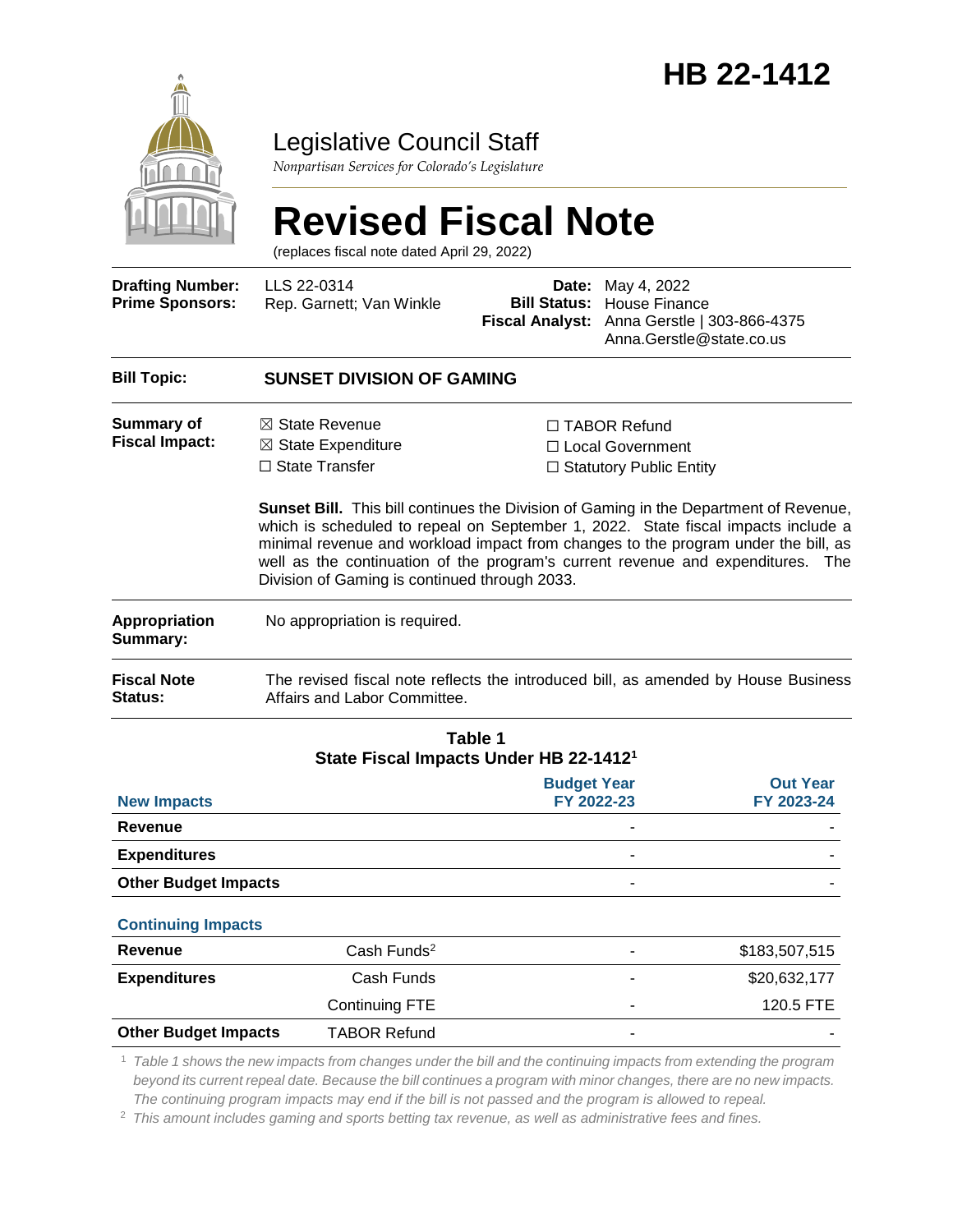#### **Summary of Legislation**

Under current law, the Division of Gaming (division) in the Department of Revenue (DOR) repeals September 1, 2022. This bill includes the recommendations of the sunset review completed by the Department of Regulatory Agencies, which include the following:

- continuing the division until September 1, 2033;
- allowing the Limited Gaming Control Commission, at its discretion, to delegate licensing duties to the division;
- lowering the age requirement to work in a casino from 21 years old to 18 years old;
- clarifying that the Fantasy Contests Act uses the DOR's Hearings Division to conduct hearings for violations;
- repealing the requirement that applicants for sports betting licenses whose primary residences are located outside of the United States submit to a fingerprint-based criminal history record check, unless required to do so by the commission;
- requiring that sports betting winnings be subject to the Gambling Payment Intercept Act; and
- allowing the commission to determine whether unlicensed sports betting or limiting gaming is occurring in any city or county in the state, and prohibiting sports betting or games authorized as limiting gaming to the public without a license.

The bill also repeals the prohibition on people under the age of 21 lingering or sitting in the gaming area of a casino, and modifies the penalties for violating underage prohibitions. Currently, the penalty is a class 2 misdemeanor; under the bill, there is a civil penalty of \$500 or \$1,000 for a first or second offense, respectively, and a class 2 misdemeanor for a third or subsequent offense.

#### **Background**

**Division of Gaming.** The Limited Gaming Control Commission and the Division of Gaming regulate casino gambling in Central City, Black Hawk, and Cripple Creek, and sports betting that occurs in licensed casinos and on internet platforms that contract with a licensed casino. The division also regulates fantasy sports contents. The sunset report completed by the Department of Regulatory Agencies can be found here:

#### [https://drive.google.com/file/d/1CtzowSNOryiR6mHPVI7Vy7HMCH\\_G4\\_wA/view](https://drive.google.com/file/d/1CtzowSNOryiR6mHPVI7Vy7HMCH_G4_wA/view)

**Gambling Payment Intercept Act**. The Gambling Payment Intercept Act requires the DOR to maintain, or contract with a vendor to maintain, a registry of individuals who owe unpaid child support, criminal restitution, and/or unpaid debt to the state. Prior to paying a winner, a licensee must check whether the winner is on the registry and if, listed, withhold the amount owed and send it to the DOR or the vendor, to be distributed to the applicable state agency.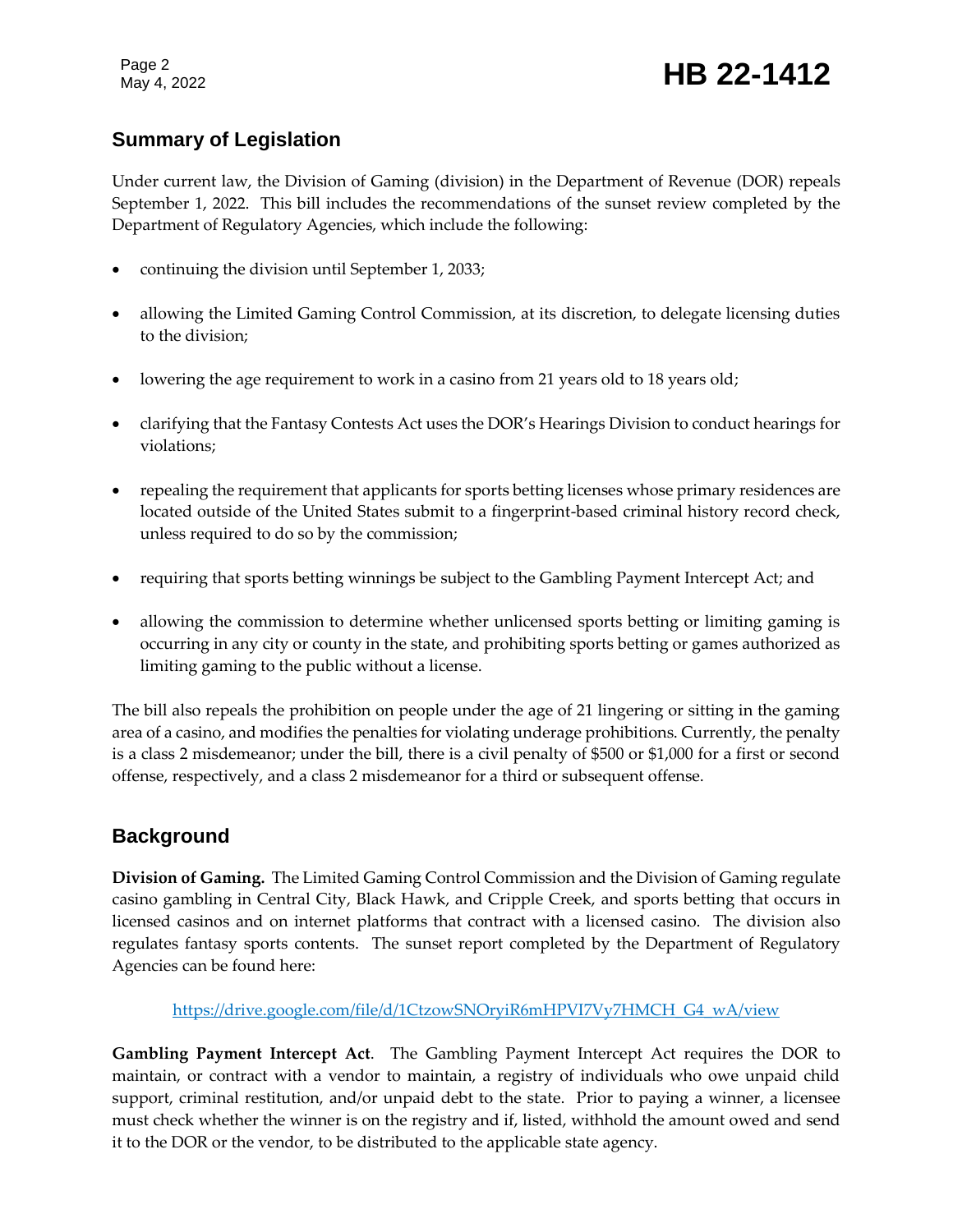### May 4, 2022 **HB 22-1412**

#### **Comparable Crime Analysis**

Legislative Council Staff is required to include certain information in the fiscal note for any bill that creates a new crime, changes the classification of an existing crime, or creates a new factual basis for an existing crime. This section outlines data on crimes comparable to the offense in this bill and discusses assumptions on future rates of criminal conviction for those offense.

**Prior conviction data and assumptions.** The bill changes the class 2 misdemeanor for underage gaming or permitting underage gaming so that it is applied to the third or subsequent violation only. From FY 2018-19 to FY 2020-21, zero offenders have been sentenced and convicted for this offense; therefore, the fiscal note assumes that there will continue to be minimal or no additional criminal case filings or convictions for this offense under the bill. Because the bill is not expected to have a tangible impact on criminal justice-related revenue or expenditures at the state or local levels, these potential impacts are not discussed further in this fiscal note. Visit <u>leg.colorado.gov/fiscalnotes</u> for more information about criminal justice costs in fiscal notes.

#### **Continuing Program Impacts**

**Revenue.** Based on the department's projections for FY 2022-23, the division is expected to collect \$183.5 million in revenue, which includes gaming and sports betting tax revenue, fines, and licensing and operation fees. If this bill is enacted, this revenue will continue starting in FY 2023-24. If the bill is not enacted, some portion of the amount in Table 1 would no longer be collected. Because the Colorado Constitution gives authority to the Limited Gaming Control Commission to regulate limited gaming, and portions of state law concerning some aspects of gaming are located in other sections of statute, this amount cannot be estimated. This fiscal note will be updated if more information becomes available. Licensing fees and other service revenue is subject to TABOR, while certain tax revenue is exempt from TABOR.

**Expenditures.** Based on the department's projections for FY 2022-23, the DOR is expected to have expenditures of \$20.6 million for the Division of Gaming. If this bill is enacted, current expenditures will continue for the program starting in FY 2023-24. If this bill is not enacted, the program will end on September 1, 2023, following a wind-down period, and state expenditures will decrease starting in FY 2023 24 by the amounts shown in Table 1.

The changes to the program that drive additional revenue and costs are discussed in the State Revenue and State Expenditures sections below.

#### **State Revenue**

The bill may increase revenue from civil penalties and background check fees, as discussed below.

**Civil penalties.** The bill may increase General Fund revenue from civil penalties paid for violations of the prohibition on underage gaming. The penalty is \$500 for a first offense and \$1,000 for a second offense. The fiscal note assumes that this revenue will be minimal.